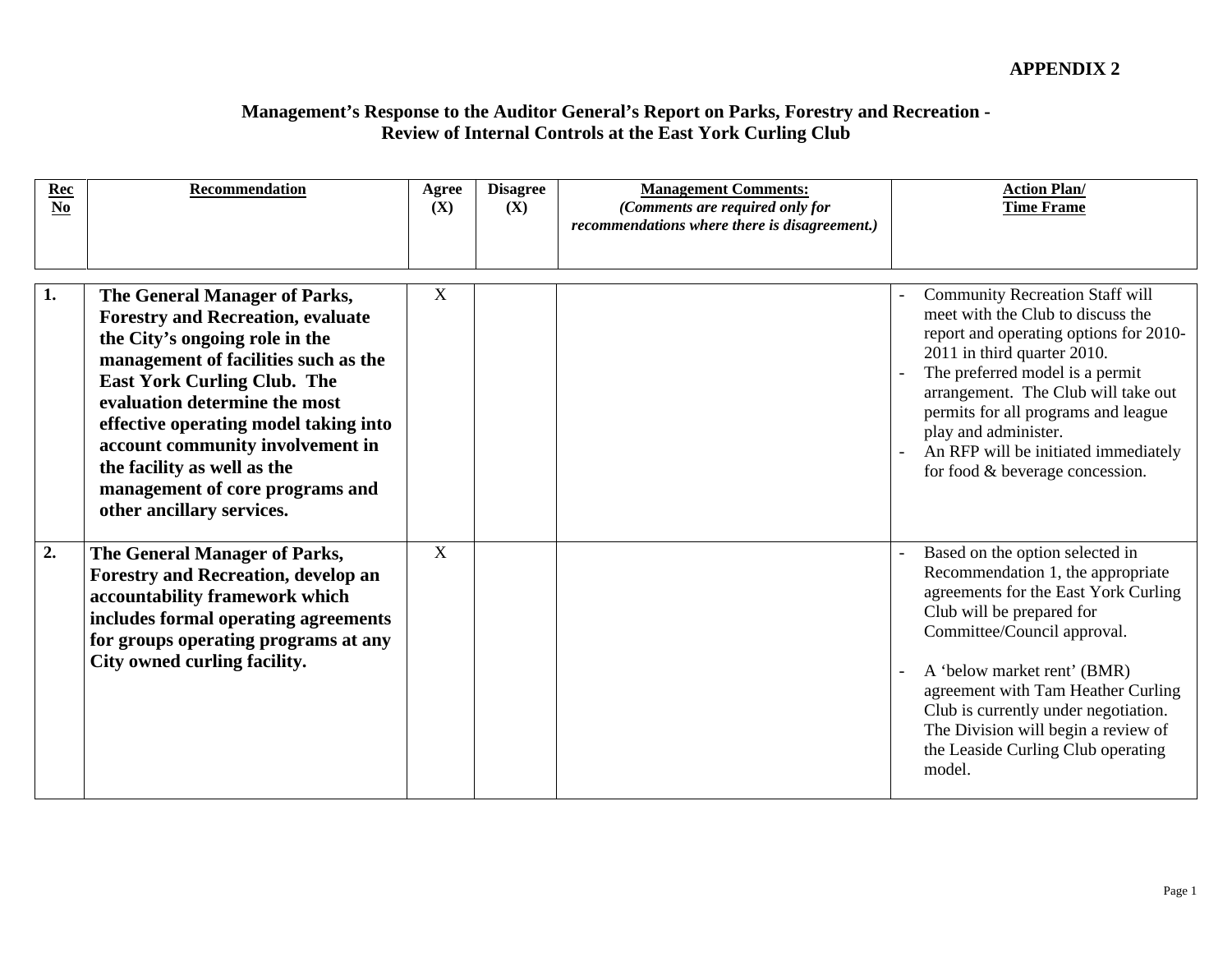| $\frac{Rec}{No}$ | Recommendation                                                                                                                                                                                                       | Agree Disagree $(X)$ $(X)$ | <b>Management Comments:</b><br>(Comments are required only for<br>recommendations where there is disagreement.) | <b>Action Plan/</b><br><b>Time Frame</b>                                                                                                                 |
|------------------|----------------------------------------------------------------------------------------------------------------------------------------------------------------------------------------------------------------------|----------------------------|-----------------------------------------------------------------------------------------------------------------|----------------------------------------------------------------------------------------------------------------------------------------------------------|
|                  | The General Manager of Parks,<br><b>Forestry and Recreation, until such</b><br>time as a different operating model is<br>implemented, request that the<br>members of the Club's volunteer<br><b>Executive Board:</b> |                            |                                                                                                                 | The Division will meet with the East<br>York Curling Club to advise them of<br>these directions prior to the 2010-<br>2011 season in third quarter 2010. |
|                  | Provide a financial report on a<br>a<br>periodic basis, regarding funds<br>held in the Board's bank<br>accounts and the expenditures<br>made using these funds.                                                      |                            |                                                                                                                 |                                                                                                                                                          |
|                  | Provide access, upon request,<br>to review documents and<br>records to substantiate the<br>completeness of receipts and<br>the appropriateness of<br>expenditures.                                                   |                            |                                                                                                                 |                                                                                                                                                          |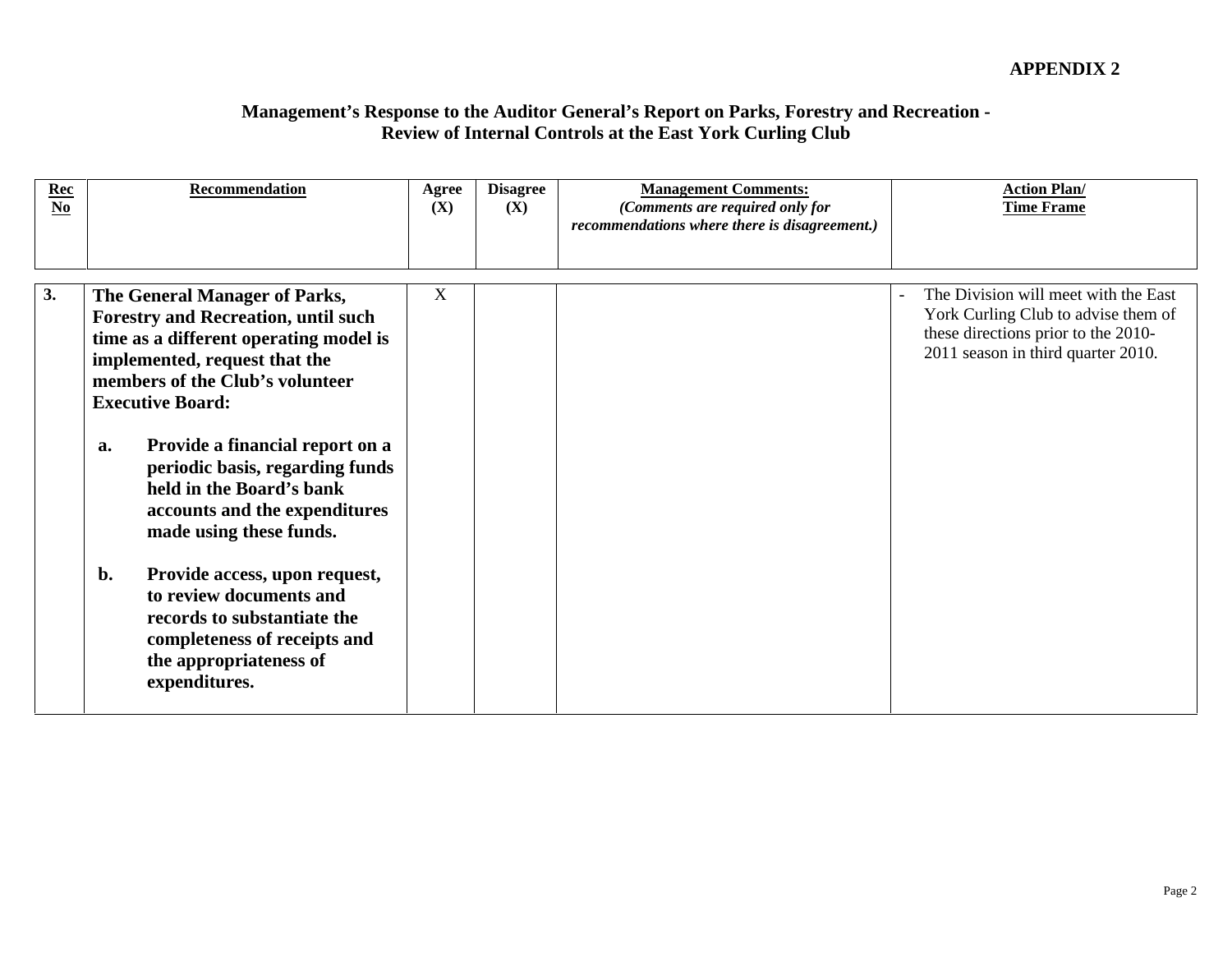| $\frac{Rec}{No}$ | Recommendation                                                                                                                                                                                                                                                                                                                              | Agree<br>(X) | <b>Disagree</b><br>(X) | <b>Management Comments:</b><br>(Comments are required only for<br>recommendations where there is disagreement.) | <b>Action Plan/</b><br><b>Time Frame</b>                                                                                                                  |
|------------------|---------------------------------------------------------------------------------------------------------------------------------------------------------------------------------------------------------------------------------------------------------------------------------------------------------------------------------------------|--------------|------------------------|-----------------------------------------------------------------------------------------------------------------|-----------------------------------------------------------------------------------------------------------------------------------------------------------|
|                  | The General Manager of Parks,<br><b>Forestry and Recreation review the</b><br>internal control deficiencies<br>identified at the East York Curling<br><b>Facility and establish a process</b><br>whereby such control deficiencies<br>are reviewed and addressed by the<br><b>Parks, Forestry and Recreation</b><br><b>Compliance Unit.</b> |              |                        |                                                                                                                 | Pending the final decision on the<br>governance model, implement a short<br>term plan to manage control<br>deficiencies.                                  |
|                  | The General Manager of Parks,<br><b>Forestry and Recreation review the</b><br>recommendations contained in this<br>report for applicability to the other<br>two Parks, Forestry and Recreation<br>curling facilities, and where<br>appropriate, such recommendations<br>be implemented.                                                     | $\mathbf{v}$ |                        |                                                                                                                 | The Division will review the<br>management letter and develop and<br>implement controls that are<br>appropriate based on the operating<br>model selected. |